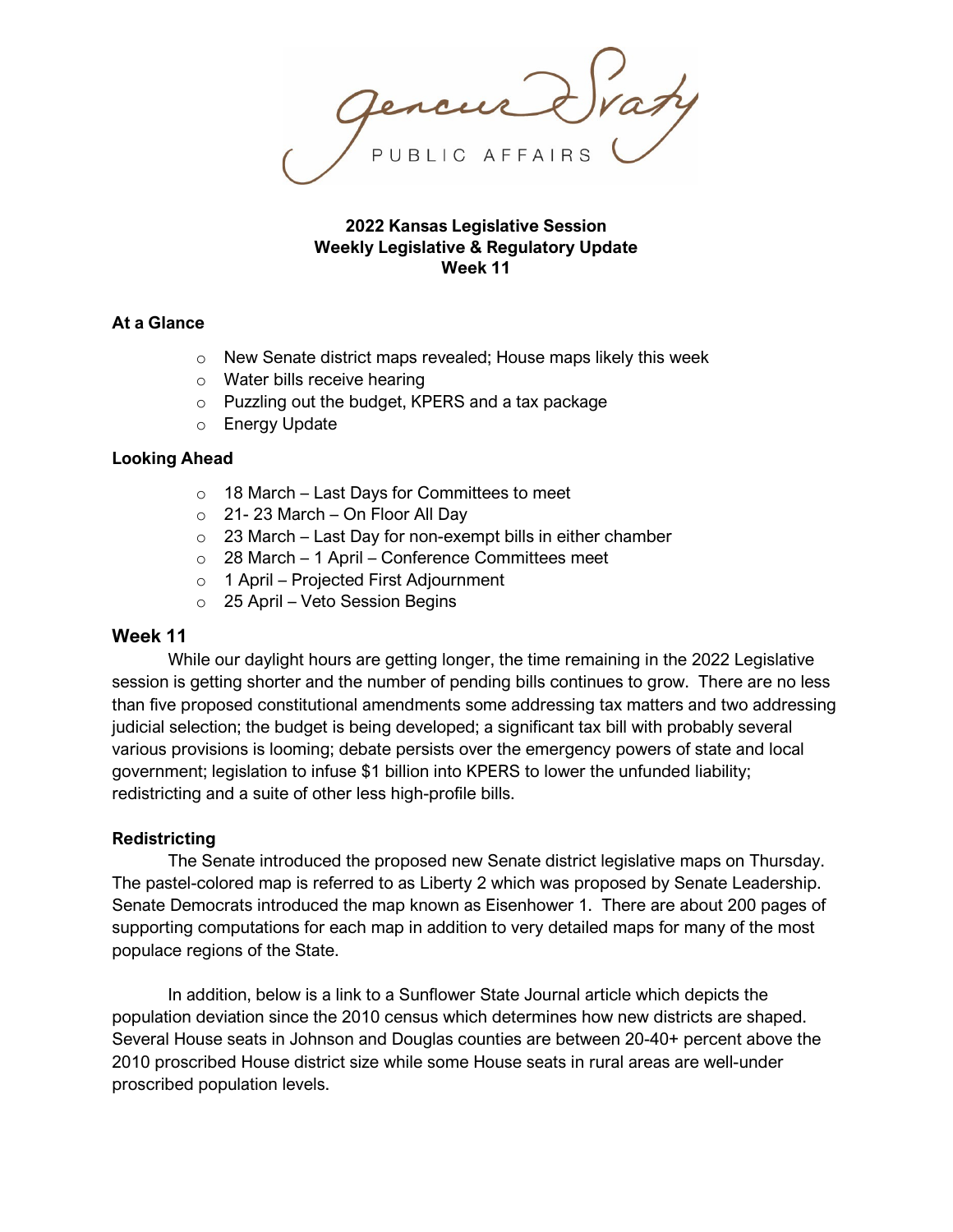Based upon the 2020 census, the target population of each House district will be 23,503 with a deviation of 5%, basically plus or minus about 1,175 people and range of between 22,329 and 24,679. The target population of each Senate district will be 73,447 with a deviation of 5%, basically plus or minus 3,672 people and range of between 69,775 and 77,119.

The House Redistricting Committee which hasn't met since the Congressional map was debated is slated to meet this week so it is expected House district maps will be introduced Monday or Tuesday. The Senate Redistricting Committee is slated to meet this week to consider the various Senate district maps – there are no less than four potential maps. The 108th House District which is current occupied by Rep. Steven Johnson and formerly represented by Josh Svaty, will be carved up and the new district moved to Johnson County. Rep. Johnson is running for State Treasurer and thus will not be running for re-election. Representative Johnson is the only House or Senate member to officially announce intentions. It is easier to adjust districts when the incumbent is not returning. In the Senate however, there was a de facto retirement announcement when the new Senate districts were put forth. The district held by Senate Vice-President Rick Wilborn was divided up – a likely signal he may not seek re-election.

The Congressional map known as Ad Astra 2 is pending in District Court. The Attorney General did ask for expedited review by the Kansas Supreme Court but the Court said the case needed to be vetted in the lower courts first.



#### How [the census shaped legislative districts | Sunflower State Journal](https://sunflowerstatejournal.com/how-the-census-shaped-legislative-districts/?rcp_w=9043e3319ec5a06b6fe9c04fe8fee0db)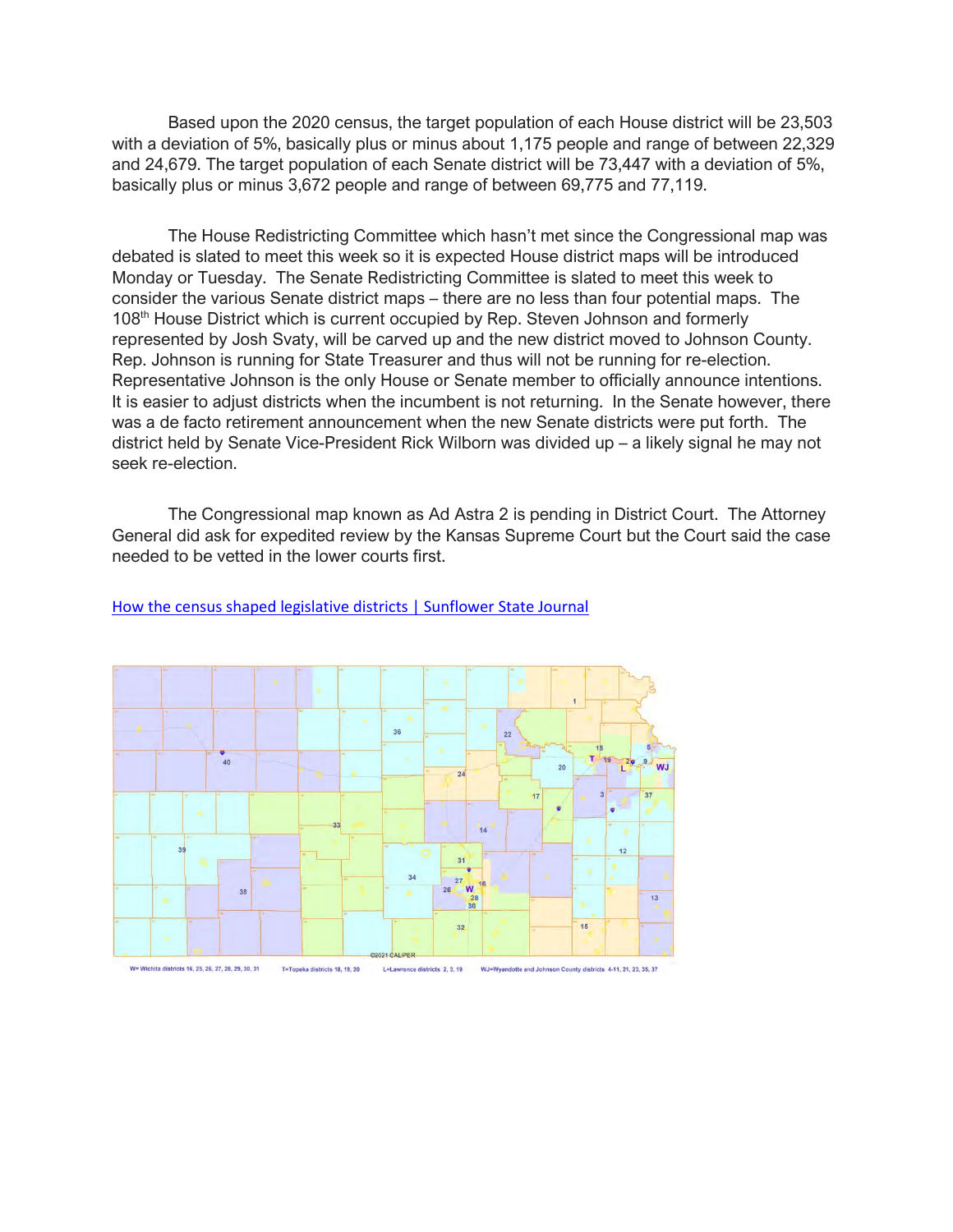

#### **Water**

The mega House Water Bill HB 2686 continues to idle on the House Calendar not likely to ever see debate. Meanwhile, SB 548 and SB 549 introduced at the request of REAP with support from KMU, are scheduled for a hearing Monday, March 14<sup>th</sup> in Senate Agriculture and Natural Resources. The two water bills are narrowly crafted. SB 548 is only 7 words long. It is referred to as the "Administrative Fix" which allows Groundwater Management Districts to operate as they are currently, but they no longer would have the ability to make decisions on water rights which are governed technically by the Water Appropriations Act rather than the Groundwater Management Act. SB 549 is the "Withdraw bill" that would allow any entity that is non-irrigating to withdraw from the Groundwater Management District.

### **Budget & Taxes**

The budget is being pulled together and tax bills are churning however both are in slow motion as the State waits to hear back regarding the "APEX project" which is more widely known now to likely be Panasonic that could bring 4,000 new jobs to Kansas likely making batteries for electric vehicles – perhaps Tesla. Associated with the anchor manufacturer there are likely 4-5 additional component part manufacturers that would set up shop in the selected state as well. Kansas is in direct competition with Oklahoma for the significant new economic opportunity. An incentive package was passed by the Legislature that served as the majority of the State's bid to the company. If Kansas is selected as the site, the incentive package could have economic consequences for the tax bill and thus the budget. A decision from the APEX company is expected soon. Legislation is moving in both Chambers to infuse \$1 billion into KPERS to help pay down the unfunded liability associated with the state retirement system which could mean the gap could be closed potentially by 2031. This large infusion would impact funding available for a tax cut package. Tax related bills are being debated and could be folded into one tax reform package toward the end of session including some potential topics: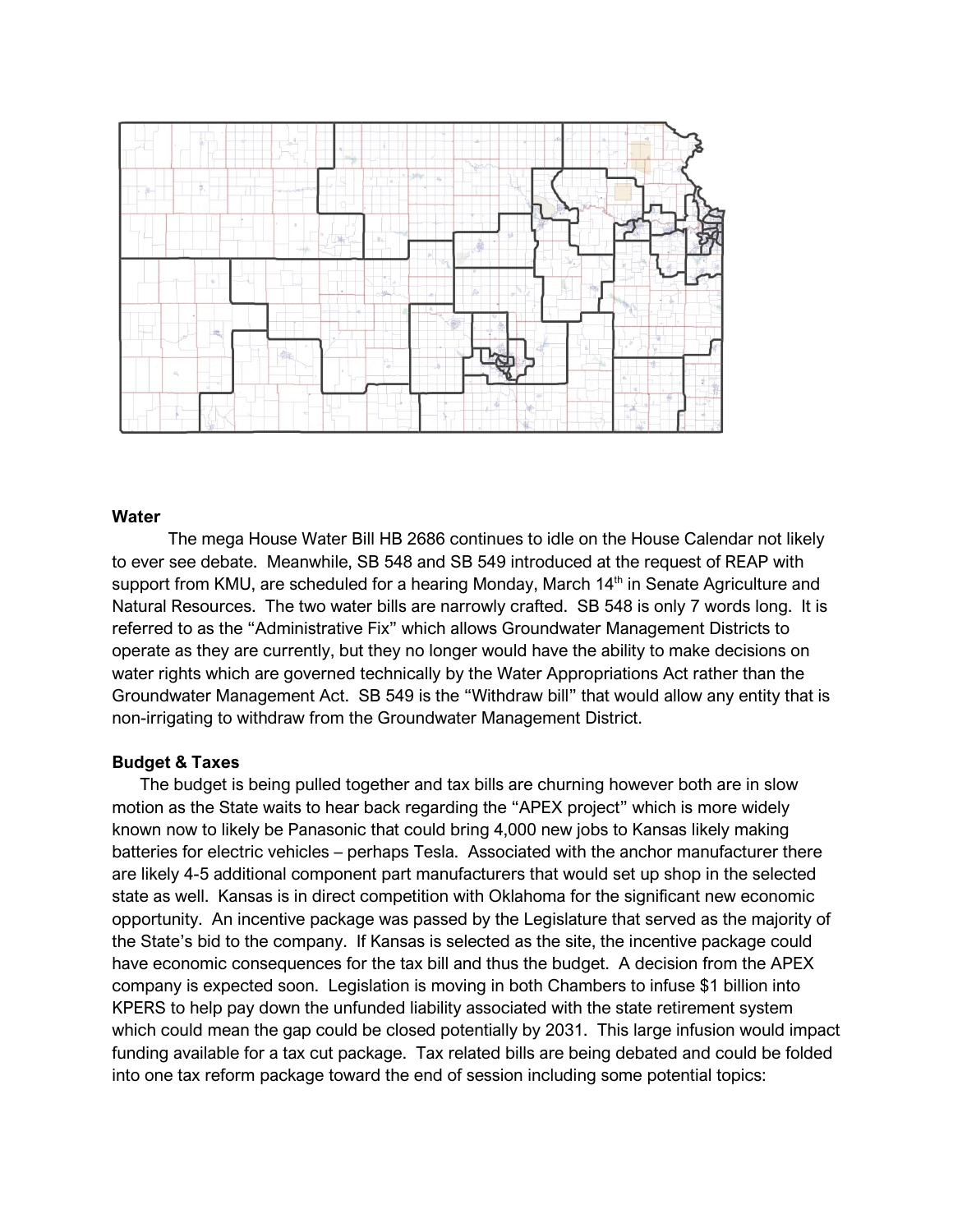- Reduction in the sales tax rate on food or a full repeal.
- Reduction in the overall state sales tax rate.
- Elimination of state sales tax on commercial and industrial utility bills specifically gas, electric, water. Residential customers do not pay state sales tax on utility bills.
- Property tax relief in the form of adjustments to revenue neutral budgeting, increasing the exemption from the statewide mill levy for schools, targeted relief for seniors.

### **Coal-Combustion Residual Rule & Uri Resolution, Energy Matters**

Evergy, Kansas City Board of Public Utilities and Sunflower requested introduction of legislation of legislation that would allow the three generating utilities with operating coal units to modestly increase KDH&E imposed fees on themselves to retain the CCR rule compliance program at the state level rather than with the federal government. SB 417 had a hearing in the House Energy & Utilities Committee on Thursday, March 10 with little fanfare. The bill is scheduled to be worked on Tuesday, March 15<sup>th</sup>.

The House Resolution related to Winter Storm Uri investigations was heard in Senate Utilities and was promptly passed. The resolution encourages state and federal investigations into Winter Storm Uri and any potential price gauging. The bill sailed through the House with no trouble.

Senator Mike Thompson (R-Shawnee) introduced eight pieces of legislation to halt renewable energy development in Kansas and ratchet back the existing operating fleet. Six of his bills did not make the Turnaround deadline. One bill, SB 374, was introduced in an exempt committee. That bill would alter the property tax exemption for renewable energy generation thereby creating an asymmetric property tax exemption paradigm in Kansas for generation, transmission and pipelines. Currently, there is parity in the tax code. SB 374 will be heard in Senate Assessment & Taxation on Tuesday, March 15th.

The  $7<sup>th</sup>$  of the Chairman's 8 bills, was on the Chair's schedule last week. SB 478 directs all wind farms – new and existing - operating in Kansas to install ADLS technology on their projects. The bill gave the county commission the authority to select the ADLS technology to be installed on each project. The bill did not speak to cost recovery and there was a series of other significant concerns about the measure. Following the hearing on SB 478, Chairman Thompson told the proponents and opponents to "get into a room" to hammer out an agreement on SB 478. He expected an agreement could be reached about an hour despite the fact that at minimum, this is still a matter of federal jurisdiction and authority that the state is seeking to insert itself into. There was discussion about a state taskforce or interim committee on light mitigation which the Chairman sought to expand to setbacks and his other priorities. SB 478 was worked in Senate Utilities Committee on Thursday. One amendment was offered and passed that made the bill prospective however Senator Thompson offered a second amendment that would have included retroactivity. The Chairman pulled his amendment due to lack of support. A motion to table the bill was offered and it passed. SB 478 is currently tabled however it is likely a motion to pull the bill off the table could be considered.